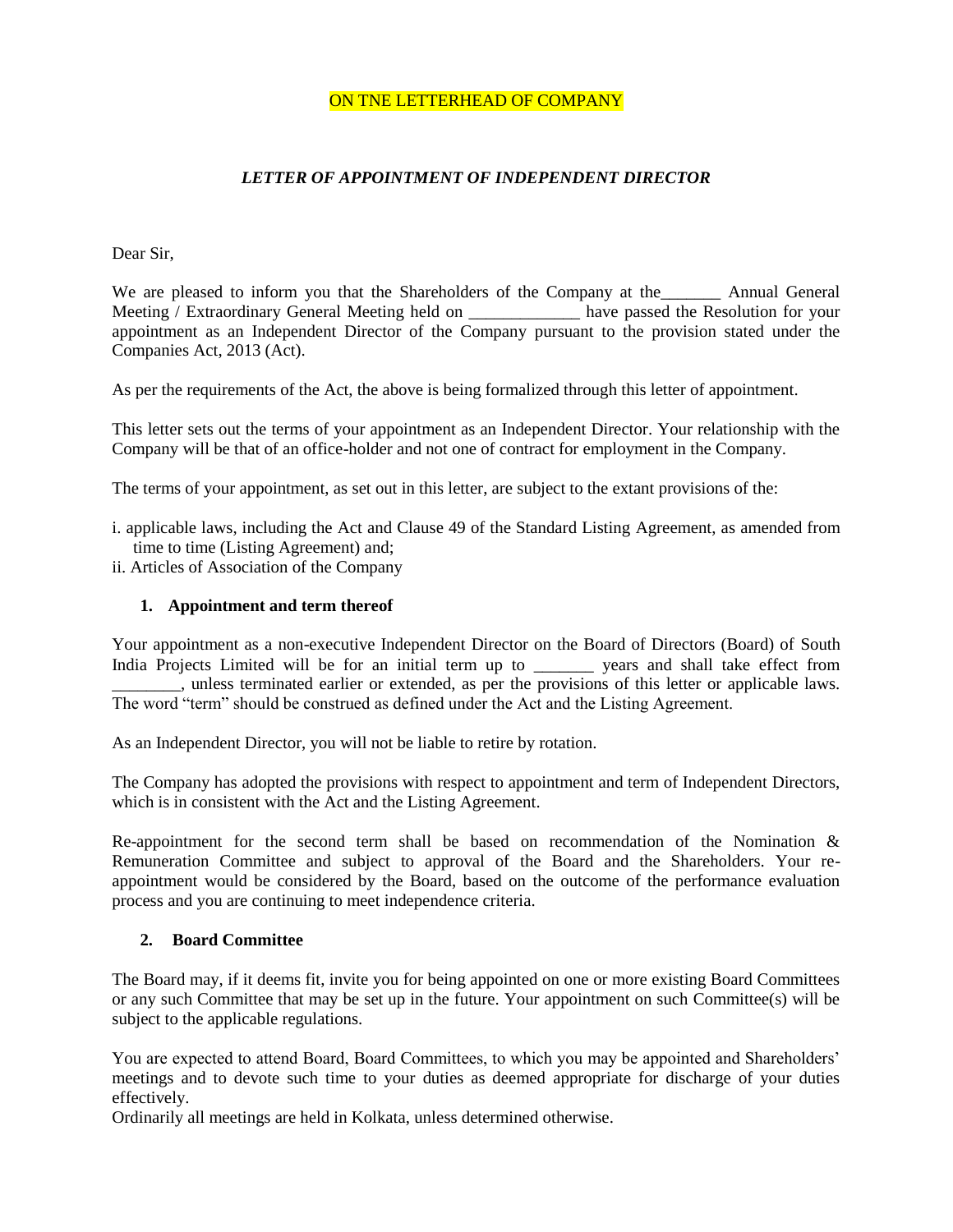Recommendations/Minutes of the Meetings of the Committees are submitted to the Board for approval.

By accepting this appointment, you confirm that you are able to allocate sufficient time to meet the expectations from your role to the satisfaction of the Board.

## **3. Role Duties and Responsibilities**

Your role and duties will be those normally required of a Non-Executive Independent Director under the Act and the Listing Agreement. There are certain duties prescribed for all Directors, both Executive and Non- Executive, which are fiduciary in nature and the same are specified under Section 166 of the Act.

In addition to the above requirements, you are also required to discharge the duties, roles and functions as applicable to Independent Directors as stated under Schedule IV to the Act, as in force and as may be amended from time to time. While performing such duties, roles and functions, you will be required to abide by the "Guidelines of Professional Conduct" as stated under the said Schedule.

# **4. Additional Applicable Statutory Requirements**

As a Non-Executive Director on the Board, you will be subject to all relevant provisions of the Act and the Listing Agreement.

# **5. Directors & Officers (D&O) Insurance**

Presently, the Company has no D&O liability insurance policy. However, if the Company takes such a policy then a copy of the same will be supplied to you on request.

## **6. Code of Conduct / Excluded Actions**

You will follow the Code of Conduct of the Company and furnish annual affirmation of the same.

You will apply the highest standards of confidentiality and not disclose to any person or company (whether during the course of the tenure as Independent Director or at any time after its cessation) any confidential information concerning the Company including any subsidiary or associate thereof with which you come into contact by virtue of your position as a Director, except as permitted by law or with prior clearance from the Chairman of the Board.

We would also like to draw your attention to the applicability of Securities & Exchange Board of India (Prohibition of Insider Trading) Regulation, 1992 and SEBI (Prohibition of Insider Trading) Regulation, 2015 (source: [www.sebi.gov.in](http://www.sebi.gov.in/) ), which inter-alia prohibits disclosure or use of unpublished price sensitive information. You should not make any statement(s) that might risk a breach of the requirements specified under the said statute unless the same is required under any law or the same is required for the purpose of compliance of any direction, order, etc. issued/given by any judicial authority. Additionally, you shall not participate in any business activity which might impede the application of your independent judgement in the best interest of the Company.

## **7. Induction and Development**

The Company shall, if required, conduct formal induction program for its Independent Directors.

The Company shall, as may be required, support Directors to continually update their skills and knowledge and improve their familiarity with the Company and its business. The Company will fund/arrange for training on all matters which are common to the whole Board.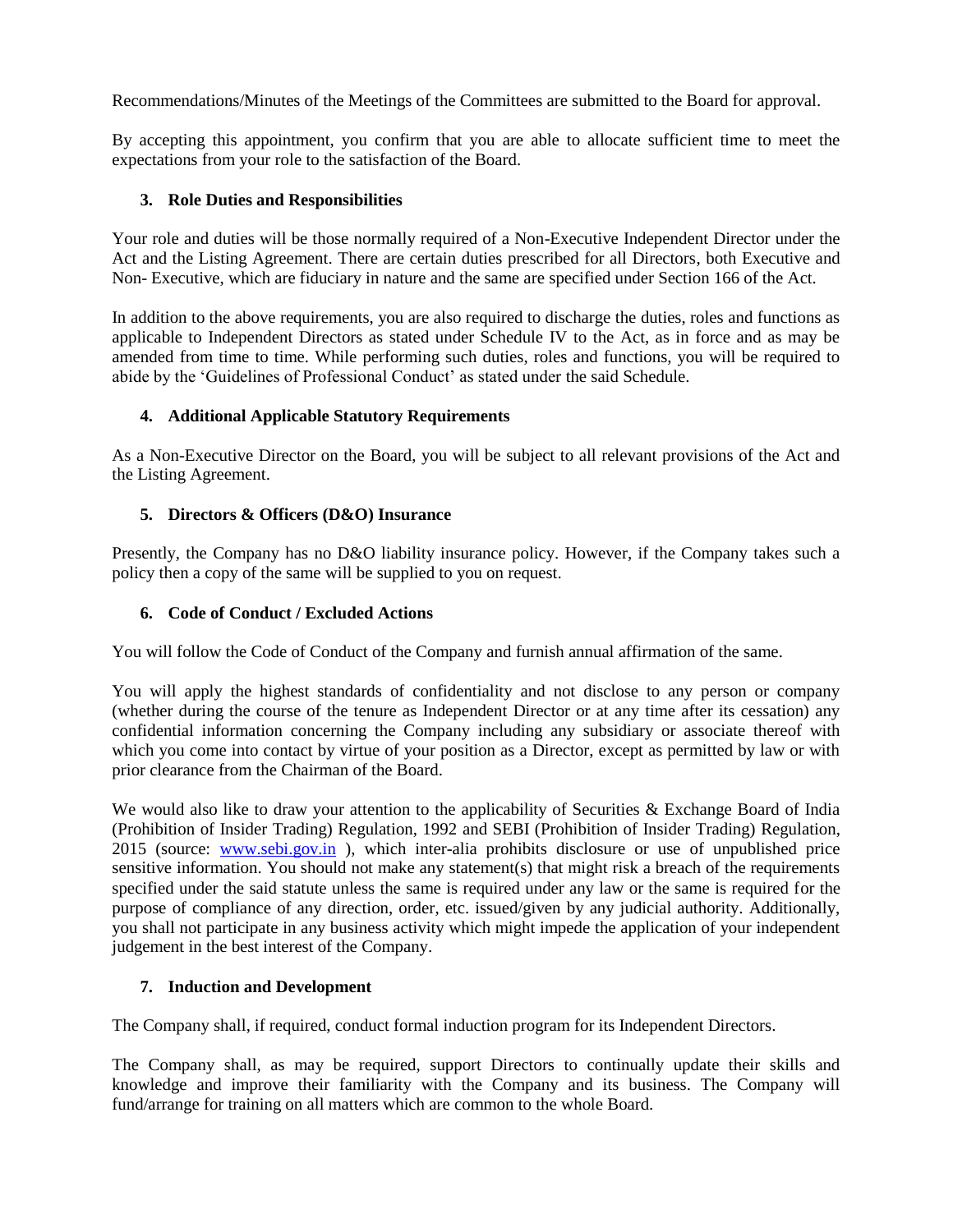# **8. Performance Appraisal / Evaluation Process**

As a member of the Board, your performance shall be evaluated annually. Evaluation shall be done by all the other Directors. The criteria for evaluation shall be determined by the Nomination & Remuneration Committee and disclosed in the Company"s Annual Report. However, the actual evaluation process shall remain confidential and shall be a constructive mechanism to improve the effectiveness of the Board/Committee.

## **9. Disclosures, other Directorships and Business Interests**

During the Term, you agree to promptly notify the Company of any change in your Directorships and provide such other disclosures and information as may be required under the applicable laws. You also agree that upon becoming aware of any potential conflict of interest with your position as Independent Director of the Company, you shall promptly disclose the same to the Company. Please confirm that as on date of this letter, you have no such conflict of interest issues with your existing Directorships, if any.

During your tenure as an Independent Director you are required to give a declaration that you meet the criteria of independent every financial year as provided under Section 149 of the Companies Act, 2013.

## **10. Changes of Personal Details**

During the term, you shall promptly intimate the Company and the Registrar of Companies in the prescribed manner, of any change in address or other contact and personal details provided to the Company.

#### **11. Fees / Remuneration**

You will be paid such remuneration by way of sitting fees for attending the meetings of the Board and the Committees as may be decided by the Board from time to time, subject to approval of the shareholders, if required.

Further, the Company may pay or reimburse to you such fair and reasonable expenditure, as may have been incurred by your while performing your role as an Independent Director of the Company.

## **12. Termination**

Your Directorship on the Board of the Company shall terminate or cease in accordance with law. Apart from the grounds of termination as specified in the Act, your Directorship may be terminated for violation of any provision of the Code of Conduct of the Company.

You may resign from the Directorship of the Company by giving a notice in writing to the Company stating the reasons for resignation. The resignation shall take effect from the date on which the notice is received by the Company or the date, if any, specified by you in the notice, whichever is later.

If, at any stage during the Term, there is a change that may affect your status as an Independent Director as envisaged in Section 149(6) of the Act, or if applicable, you fail to meet the criteria for "independence" under the provisions of Clause 49 of the Listing Agreement, you agree to promptly submit your resignation to the Company with effect from the date of such change.

## **13. Retirement Policy**

The age of retirement for Non-Executive Directors and Independent Directors is 65 years.